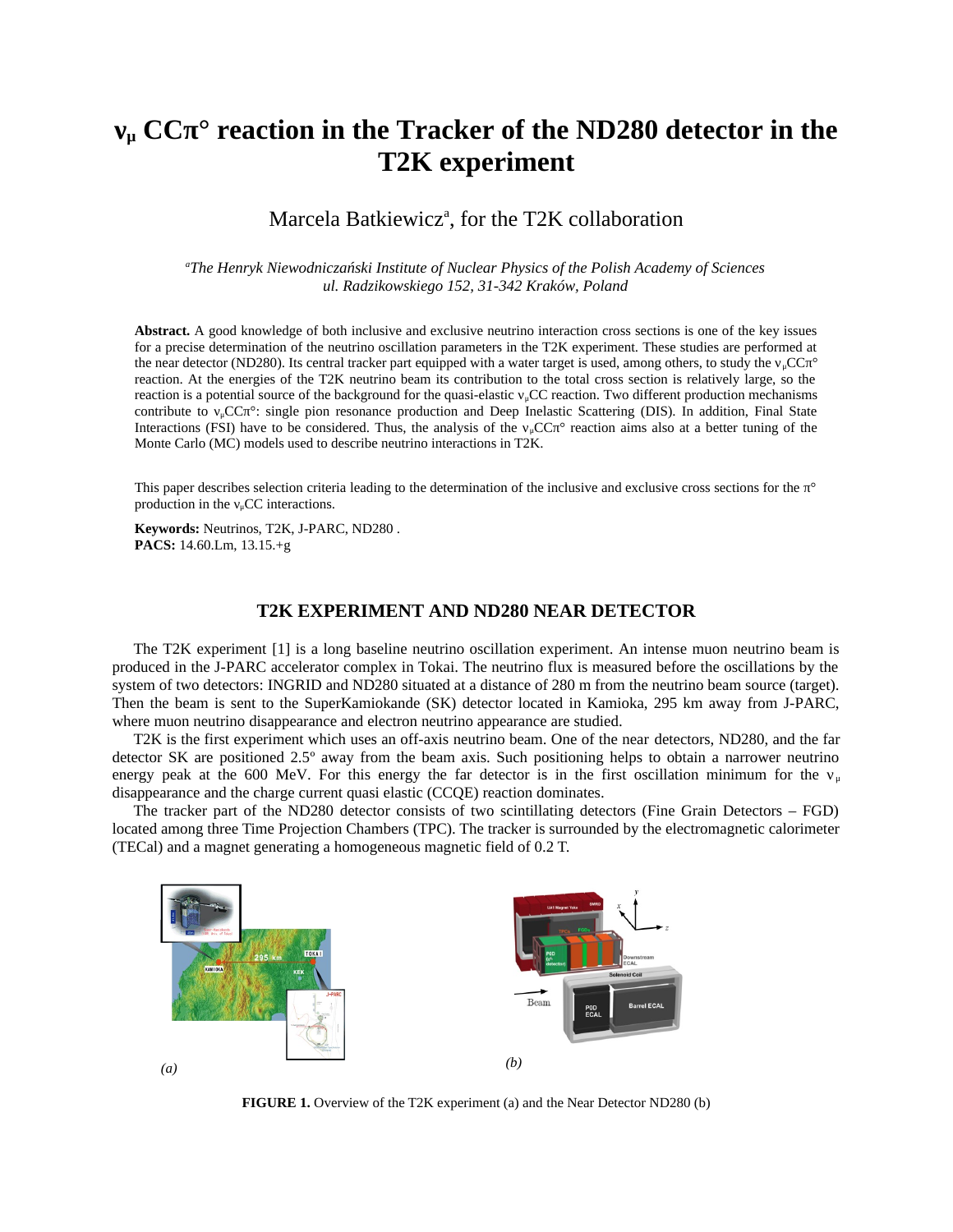#### **INCLUSIVE νμCCπ° EVENT SELECTION**

#### **Signal and background definition**

Due to FSI (secondary interactions inside the nucleus) the products of the primary neutrino interaction can differ from the particles going out of the nucleus [\[2\]](#page-2-2). Only the latter can be observed in the detector, leading to the following definitions of reactions.

**Signal** reactions in the FGD Fiducial Volume (FV) contributing to the inclusive  $\pi^{\circ}$  production in the  $v_uCC$ interactions (inclusive  $v_\mu$ CC $\pi$ °, Figure [2\)](#page-1-0):

 $1.$ *CC1*  $\pi^0$  $ν_{μ} + N → μ<sup>-</sup> + N's + π<sup>0</sup>$ 2a.  $CC\pi^{0} + X$ :  $v_{\mu} + N \rightarrow \mu^{-} + N's + \pi^{0} + \text{other}$  , other can be  $\pi^{0}$  $2b$ *.* CC Sec  $\pi^0$  (secondary  $\pi^0$ ):  $v_\mu + N \rightarrow \mu^- + N$ 's + other, other is not  $\pi^{\scriptscriptstyle{0}}$  , but decays into *l* produces  $\pi^{\scriptscriptstyle{0}}$ 

**Background** reactions:

*CCQE* :  $v_{\mu} + N \rightarrow \mu^{-} + N's$  $CC+X:$   $v_{\mu}+N \rightarrow \mu^{-}+N$ 's+other,other $\neq \pi^{0}$  $NC1\pi^0$ :  $v_\mu+N \rightarrow v_\mu+N's+\pi^0$  $NC\,\pi^0\!+\!X\!:\!\quad\nu_{\mu}\!+\!N\ \ \rightarrow \ \ \, \nu_{\mu}\!+\!N\,$ ' s $+ \pi^0\!+\!$  other , other can be  $\pi^0$  $NC+X:$   $v_{\mu}+N \rightarrow v_{\mu}+N$  's+other , other  $\neq \pi^{0}$ 

 $\bar{v}_{\mu}$ ,  $v_{\rm e}$  and  $\bar{v}_{\rm e}$  reactions are divided into the same categories, but they are all background reactions.



<span id="page-1-0"></span>**FIGURE 2.** Inclusive νμCCπ° reaction definition and its manifestation in the ND280 detector

#### **Selection cuts**

The sample used in this analysis is a minimum bias Monte Carlo corresponding to 2.25e21 protons on target (POT), which is equal to 8 times the present statistics for real data. Inclusive  $v_\mu$ CC $\pi$ ° events selection requires a muon and at least two  $\pi^{\circ}$  decay products.

The muon goes directly from the vertex, so the beginning of its track is assumed to be the vertex position and should be inside FGD FV. In ND280, particle identification is based upon the observed ionization in the TPC. Therefore, a good quality TPC track is required to correctly identify a particle. The identity of the particle is hypothesized using pull values, where

$$
Pull_{\alpha} = \frac{dE/dx_{\text{meas}} - dE/dx_{\text{expec}}^{\alpha}}{\sigma_{\alpha}}, \alpha = e^{\pm}, \mu^{\pm}, \pi^{\pm}, p.
$$

If a track has  $-2 <$  Pull<sub>u</sub>  $<$  3 (Figure [3\(](#page-2-1)a)) and  $|Pull_e|$   $>$  2 it is muon-like. If more than one candidate passes these cuts, the highest momentum negative track is chosen. The last cut, veto in TPC1, rejects interactions from the more upstream part of ND280. These can reconstructed as happening in FGD due to track-breaking between different